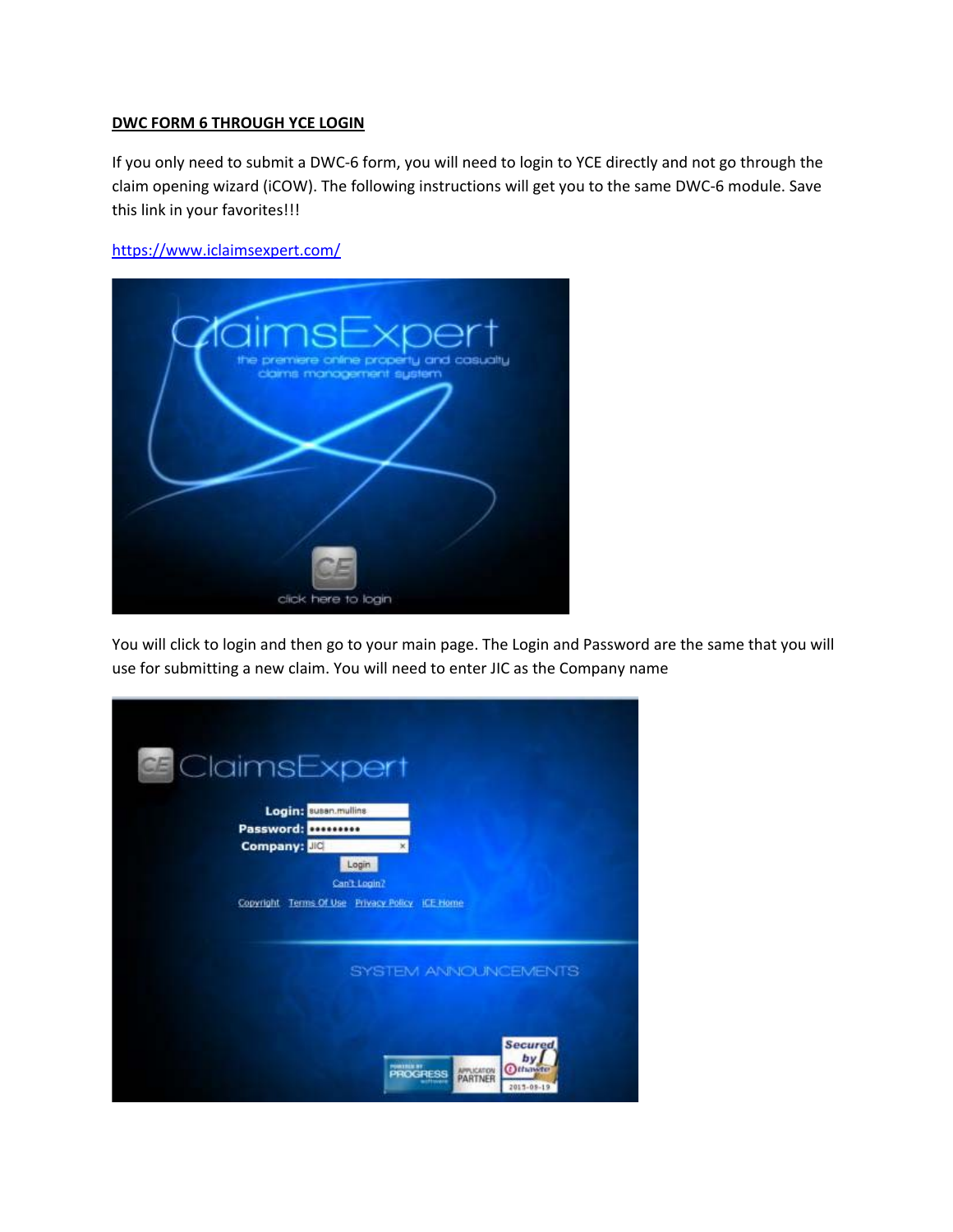For purposes of these instructions, you will see the demo system screenshots.

Once you are in the system, you will need to locate the claim you want to submit the DWC‐6 form on so

you will need to "search" for that claim. This function is on the left side of the screen under the icon. Select it to search for your claim:





You have several ways you can search, claim number, legacy claim number, name or SSN. I used name:

|                  | <b>Claim Search</b>                                                                    |
|------------------|----------------------------------------------------------------------------------------|
|                  | <b>Claim Number:</b><br>(this will also search Occurrence Id's and Related Claim Id's) |
|                  | <b>Legacy Claim Number:</b>                                                            |
|                  | <b>Client Claim Number:</b>                                                            |
| u<br>ist Cliens  | <b>OWCP Claim Number:</b>                                                              |
|                  | <b>Claimant First Name: susan</b>                                                      |
| Functions        | <b>Claimant Last Name: mulling</b><br>×                                                |
|                  | <b>Claimant SSN / TIN:</b>                                                             |
| $\cup$           | <b>Claimant DOB:</b>                                                                   |
| <b>DOWN ROAD</b> | <b>Recent Claims</b><br>Advanced Search<br>Search                                      |
| tepo             |                                                                                        |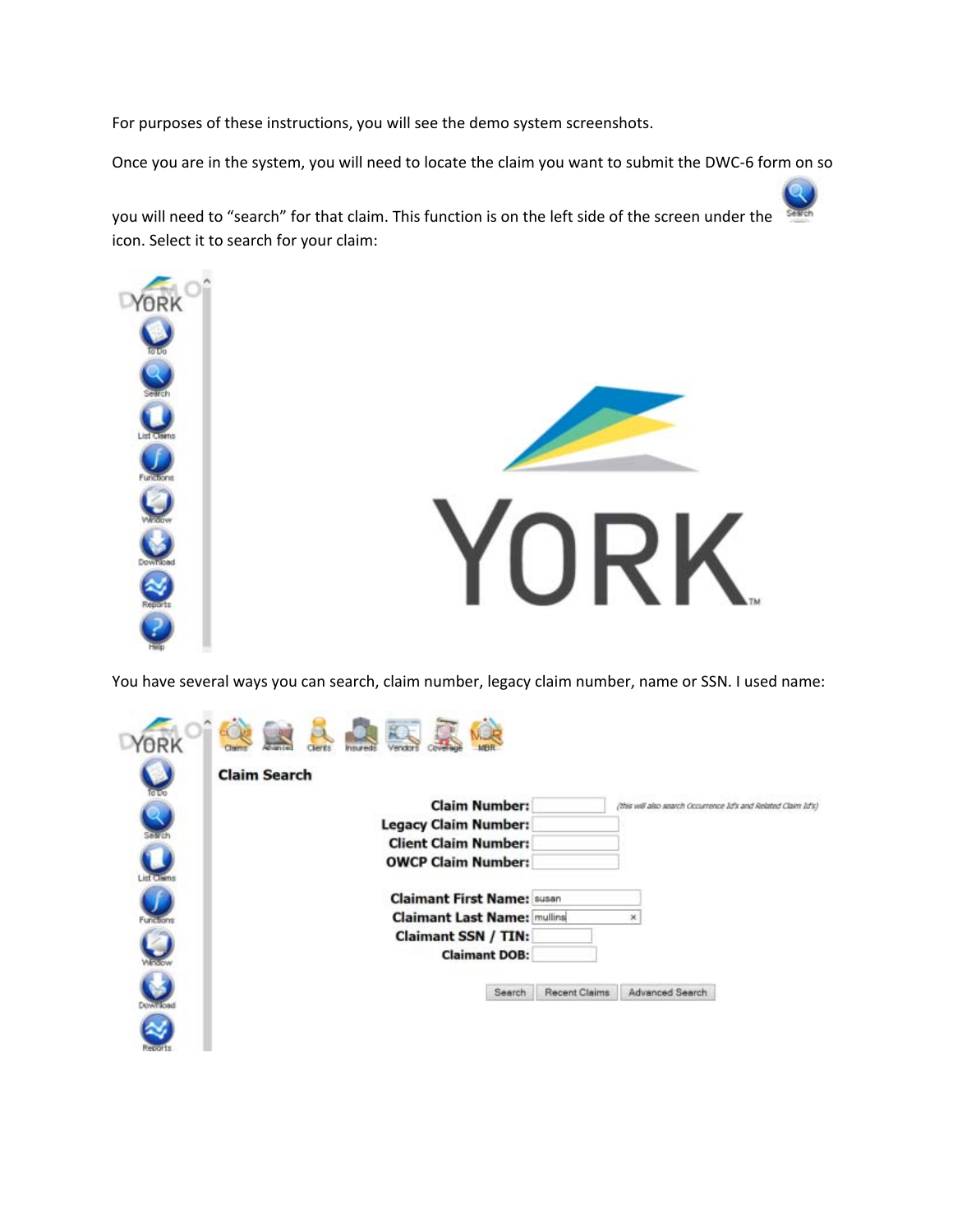Hit the search button. All claims with that name will be retrieved. For more common names, please make sure you select the right date of injury. You can narrow it down if you use the claim number if you have it available but many times the name is the fastest way. Once you identify the claim you want to work in, select it by moving your cursor to the claim number **unscored in blue** .

| $\bullet$         | <b>BR</b> Show Totals |                      |                         |                                            | Claim Search (15 Claims Found) [Retain Results List in New Window]        |            |            |               |                      |                 |
|-------------------|-----------------------|----------------------|-------------------------|--------------------------------------------|---------------------------------------------------------------------------|------------|------------|---------------|----------------------|-----------------|
| $\mathbf{R}$      | Claim                 | <b>Claimant Name</b> | LOB                     | <b>Insured Name</b>                        | <b>Insured Location (1st)</b>                                             | Carrier    | Accident   | <b>Status</b> | <b>Adjuster Name</b> | <b>Assigned</b> |
| <b>Selfich</b>    | 5594927               | <b>Susan Mullins</b> | TX.<br>WC<br>Ind        | Demo Insured A                             | 424- Columbus                                                             | <b>SIR</b> | 06/12/2015 | Open          | David M Richard      | 06/23/2015      |
| $\mathbf Q$       |                       |                      |                         | Description: Picking up a patient to a bed |                                                                           |            |            |               |                      |                 |
|                   | 5595971               | <b>Susan Mullins</b> | IL.<br>WC<br><b>RPO</b> | Demo Insured A                             | 424- Columbus                                                             | SIR        | 06/24/2015 | Closed        | David M Richard      | 06/25/2015      |
| Functions         |                       |                      |                         |                                            | Description: Teacher dropped beaker in class. Cut finger on broken glass. |            |            |               |                      |                 |
| $\mathbf{\Theta}$ | 5596441               | Susan Mullins        | IL.<br>WC<br><b>RPO</b> | Demo Insured A                             | 424- Columbus                                                             | SIR        | 06/26/2015 | Closed        | David M Richard      | 06/26/2015      |
| $\bullet$         |                       |                      |                         |                                            | Description: Teacher burned finger on chemicals.                          |            |            |               |                      |                 |
| ≪                 | 5670523               | Susan Mullins        | TX.<br>WC<br>Ind        | Demo Insured A                             | 424- Columbus                                                             | SIR        | 08/01/2015 | Open          | David M Richard      | 08/13/2015      |
| Records           |                       |                      |                         | Description: Lifting boxes                 |                                                                           |            |            |               |                      |                 |
| $\frac{2}{\pi}$   | 5670591               | <b>Susan Mullins</b> | TX.<br>WC<br>Ind        | Demo Insured A                             | 424- Columbus                                                             | SIR        | 08/02/2015 | Open          | David M Richard      | 08/13/2015      |

You will see some of the same functionality with the DWC‐6 forms as the DWC‐3 forms. The same notification screen, same option to select or search for the form.

Help 2 &

|                       |                                                                                        | Pauments                                                                   | Coreacts<br>Event.og     | To Do<br>Functions                    |               |
|-----------------------|----------------------------------------------------------------------------------------|----------------------------------------------------------------------------|--------------------------|---------------------------------------|---------------|
| $\bullet$<br>o<br>O   | DWC-6<br>$\alpha$<br>Associated With: Claim<br>Document Type: All +<br>Search Options: | <b>Attachment Options</b><br>Attach PDF to Claim: 5685542<br>Email Options | <b>Forms and Letters</b> | DWC-6 - Supplemental Report of Injury |               |
|                       | <b>Refresh Listing</b>                                                                 | <b>Title (optional)</b>                                                    | <b>Name (optional)</b>   | <b>Email</b>                          | <b>Action</b> |
| $\mathbf Q$           | <b>Form/Letter History</b><br>Sorry, no form/letter history available.                 | User<br>Opened By                                                          | Susan Mullins            | susan mulins@jicompar                 | Include:      |
| $\boldsymbol{\Theta}$ |                                                                                        | Adjuster<br>Supervisor                                                     | David M Richard          | David Richard@fara.com                | Include:      |
| 0000                  |                                                                                        |                                                                            |                          |                                       | Add Email     |
|                       |                                                                                        |                                                                            |                          |                                       |               |
|                       |                                                                                        |                                                                            |                          |                                       |               |
|                       |                                                                                        |                                                                            |                          |                                       |               |
| man                   |                                                                                        |                                                                            |                          | Request Form<br><b>Back</b>           |               |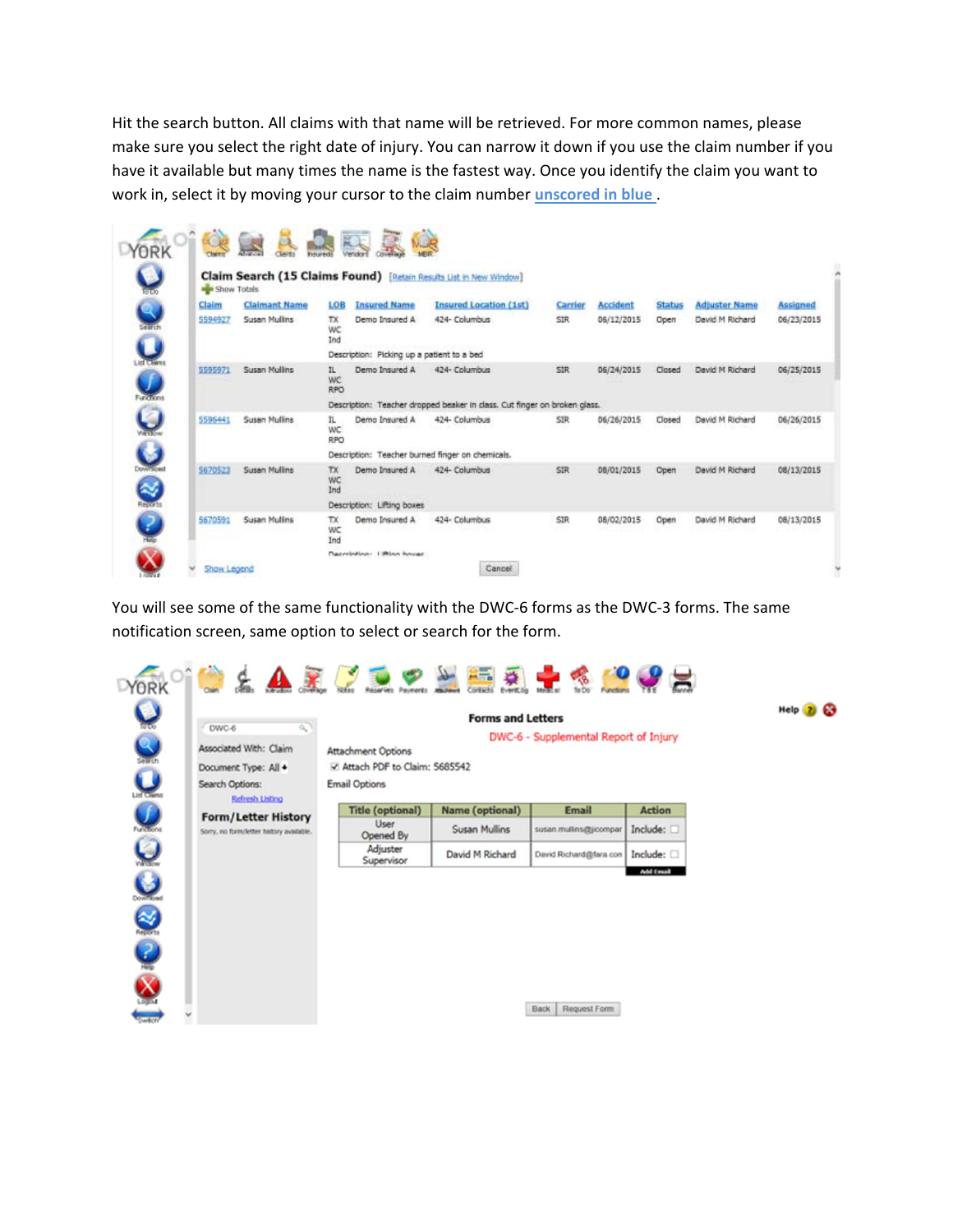| ORK                                      |                                                                        | Contacto<br>Razarvic Payments<br>Eventing<br>To Do<br>Metto al<br>Notwa<br><b>Churchert</b> | Functions                           |                                          |
|------------------------------------------|------------------------------------------------------------------------|---------------------------------------------------------------------------------------------|-------------------------------------|------------------------------------------|
| $\bullet$                                | DWC-6<br>x.ii.<br>Associated With: Claim                               | <b>Forms and Letters</b><br>Name<br>DWC-6 - Supplemental Report of Injury                   | <b>SSSD</b><br>LOB<br>All LOB Codes | Help <sub>2</sub><br>œ<br>State<br>Texas |
| <b>List Class</b>                        | Document Type: All +<br>Search Options:<br><b>Refresh Listing</b>      | O Texas DWC-6<br>DWC-69 - Report of Medical Evaluation<br>Texas DWC-69                      | All LOB Codes                       | Texas                                    |
| <b>Visions</b><br>ر<br>$\mathbf{\Theta}$ | <b>Form/Letter History</b><br>Sorry, no form/letter history available. |                                                                                             |                                     |                                          |
| Records                                  |                                                                        |                                                                                             |                                     |                                          |
| Logita<br><b>Switch</b>                  |                                                                        |                                                                                             | (Page 1 of 1)                       |                                          |

The DWC-6 is also a PDF that you can type data directly on to and will prepopulate the demographics of the injured worker. Don't forget to select the "submit" button.

| Please fill out the following form. You cannot save data typed into this form.<br>Please print your completed form if you would like a copy for your records.            |                               | - Highlight Existing Field |
|--------------------------------------------------------------------------------------------------------------------------------------------------------------------------|-------------------------------|----------------------------|
|                                                                                                                                                                          | CLAIM #<br>Camer #            | 5685542                    |
| <b>EMPLOYER INFORMATION</b><br>Part I                                                                                                                                    | SUPPLEMENTAL REPORT OF INJURY |                            |
| 1. Employer business name                                                                                                                                                | 2. Employer phone #           |                            |
| Demo Insured A                                                                                                                                                           | 2288671367                    |                            |
| 3. Employer mailing address                                                                                                                                              |                               |                            |
| 1170 West Railroad Street, Long Beach, MS 39560                                                                                                                          |                               |                            |
| 4. Insurance carrier name.                                                                                                                                               |                               |                            |
| Self-Insured                                                                                                                                                             |                               |                            |
| 5. Does the employer have return to work (RTW) opportunities available based on the injured worker's current capabilities?<br>If so, identify contact person and phone # |                               | <b>Ves</b><br>TID          |
| 6. Has the insurance carrier provided RTW coordination services within the past 12 months? ves                                                                           | Date                          | mo                         |
| 7. Has the employer requested RTW training from DWC or the insurance camer?                                                                                              | <b>Vet</b>                    | mo                         |
| 8. Has the insurance carrier provided accident prevention services in the past 12 months?                                                                                | Date<br>yes.                  | n <sub>n</sub>             |
| 9. Has the employer requested accident prevention services from the insurance carrier?                                                                                   | yes.                          | HO                         |
| Part II<br>REASON FOR FILING THIS REPORT (deadlines vary, see instructions)                                                                                              |                               |                            |
| 10<br>a. The injured worker returned to work in either a full or limited capacity. File this report within 3 days.                                                       |                               |                            |
| b. The injured worker is earning more or less than the pre-many wage because of the injury. File within 10 days.                                                         |                               |                            |
| c. The injured worker returned, then later had additional lost time or reduced wages as a result of the injury. File within 3 days.                                      |                               |                            |
| d. The injured worker resigned or was terminated from employment. File within 10 days.                                                                                   |                               |                            |
| <b>INJURED WORKER INFORMATION</b><br>Part III                                                                                                                            |                               |                            |
| 11. Injured worker name                                                                                                                                                  | 12. SSN                       | 13. DOI                    |
| Susan Mullins                                                                                                                                                            | KKK-KK-6789                   | 08/05/2015                 |
| 14. Injured worker mailing address and phone #                                                                                                                           |                               |                            |
|                                                                                                                                                                          |                               |                            |
| 88 Maple St. Austin, TX 78757, 5128989999                                                                                                                                |                               |                            |